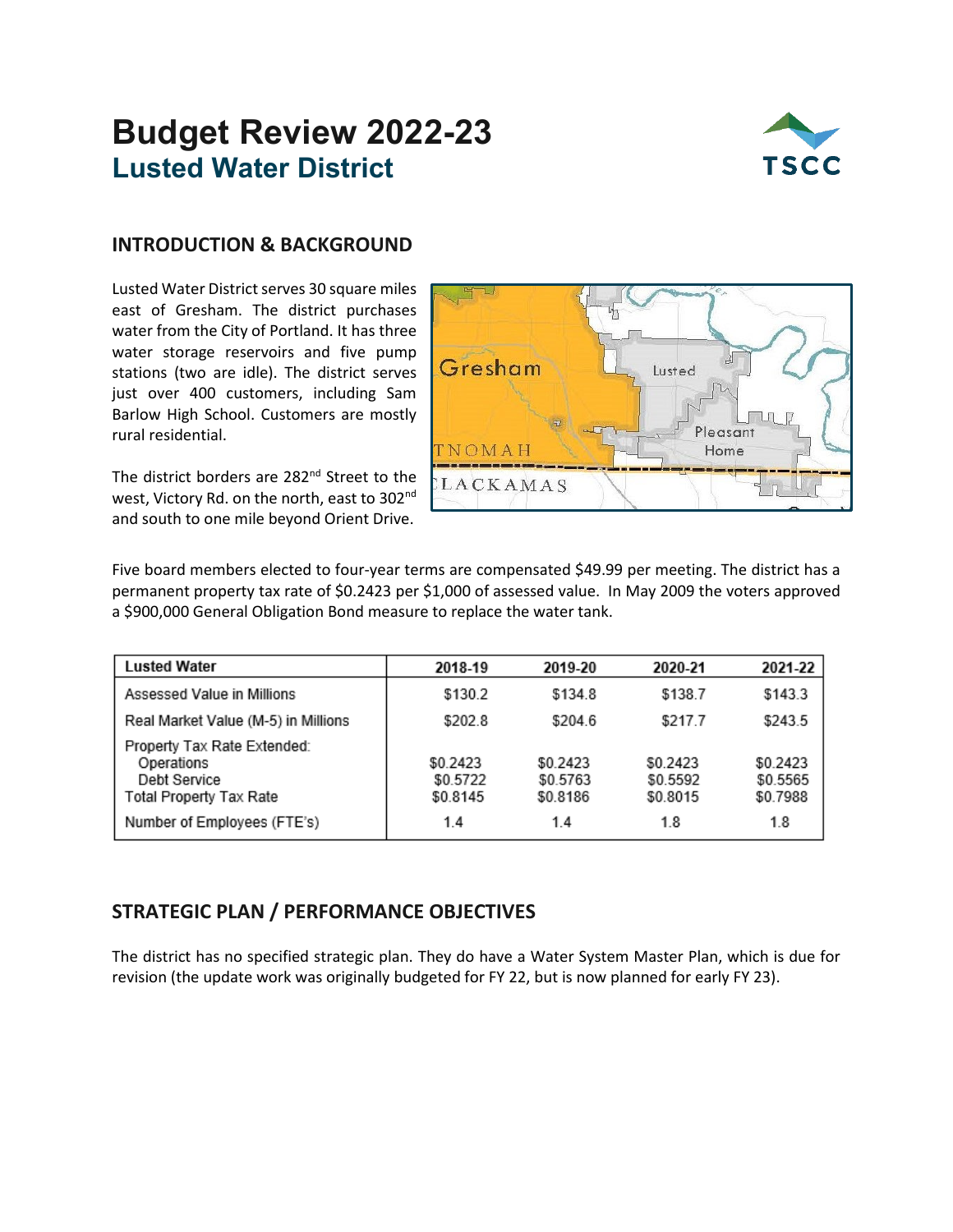## **BUDGET OVERVIEW**

The FY 2022-23 budget is \$5.3 million, \$400,000 less than the current year budget of \$5.7 million. The decrease is primarily due the cancelation of the Barlow High Fire Flow Improvement project, budgeted at \$820,000 in FY 22 and \$0 in FY 23.

The majority of the budget resides in the \$3 million distribution system improvement project fund, which accounts for 57% of the total budget. The district is working on a number of projects that involve improvements to the water distribution system. Neither current year spending or borrowing will be near the budgeted amounts.

#### **RESOURCES**

| <b>Lusted Water - Total Resources</b> |           |           |                |                |               |  |  |  |  |
|---------------------------------------|-----------|-----------|----------------|----------------|---------------|--|--|--|--|
|                                       | 2019-20   | 2020-21   | 2021-22        | 2022-23        | <b>Budget</b> |  |  |  |  |
|                                       | Actual    | Actual    | <b>Rev Bud</b> | <b>App Bud</b> | % Change      |  |  |  |  |
| <b>Beginning Fund Balance</b>         | 596,267   | 654,145   | 663,000        | 753,500        | 14%           |  |  |  |  |
| <b>Property Taxes</b>                 | 107,126   | 107,826   | 113,230        | 115,100        | 2%            |  |  |  |  |
| Fees and Charges                      | 259,800   | 0         | 705,000        | 30.000         | $-96%$        |  |  |  |  |
| Utilities                             | 422,002   | 433.877   | 500,000        | 525,000        | 5%            |  |  |  |  |
| Other Income                          | 34.871    | 18.770    | 17.300         | 17.400         | 1%            |  |  |  |  |
| Debt Proceeds                         | 236,653   | 13.116    | 3.695.000      | 3.876.350      | 5%            |  |  |  |  |
| Transfers In                          | 5,000     | 50,000    | 0              | $\Omega$       | $0\%$         |  |  |  |  |
|                                       |           |           |                |                |               |  |  |  |  |
| <b>TOTAL RESOURCES</b>                | 1,661,719 | 1,277,734 | 5,693,530      | 5,317,350      | $-7%$         |  |  |  |  |

#### **REQUIREMENTS**

| <b>Lusted Water - Total Requirements by Object Code</b> |           |           |                |                |               |  |  |  |  |
|---------------------------------------------------------|-----------|-----------|----------------|----------------|---------------|--|--|--|--|
|                                                         | 2019-20   | 2020-21   | 2021-22        | 2022-23        | <b>Budget</b> |  |  |  |  |
|                                                         | Actual    | Actual    | <b>Rev Bud</b> | <b>App Bud</b> | % Change      |  |  |  |  |
| <b>Personnel Services</b>                               | 135,325   | 183,748   | 209,900        | 233.200        | 11%           |  |  |  |  |
| Materials & Services                                    | 592,979   | 323,147   | 346,720        | 364.140        | 5%            |  |  |  |  |
| Capital Outlay                                          | 199,075   | 22,948    | 4,650,000      | 4,216,350      | $-9%$         |  |  |  |  |
| Debt Service                                            | 75,140    | 78,160    | 145,960        | 149.540        | 2%            |  |  |  |  |
| <b>Fund Transfers</b>                                   | 5,000     | 50,000    | 0              | 0              | $0\%$         |  |  |  |  |
| Contingencies                                           | 0         | 0         | 125,000        | 125.000        | $0\%$         |  |  |  |  |
| <b>Ending Fund Balance</b>                              | 654.200   | 619.730   | 215.950        | 229.120        | 6%            |  |  |  |  |
|                                                         |           |           |                |                |               |  |  |  |  |
| <b>TOTAL REQUIREMENTS</b>                               | 1,661,719 | 1,277,733 | 5,693,530      | 5,317,350      | $-7%$         |  |  |  |  |

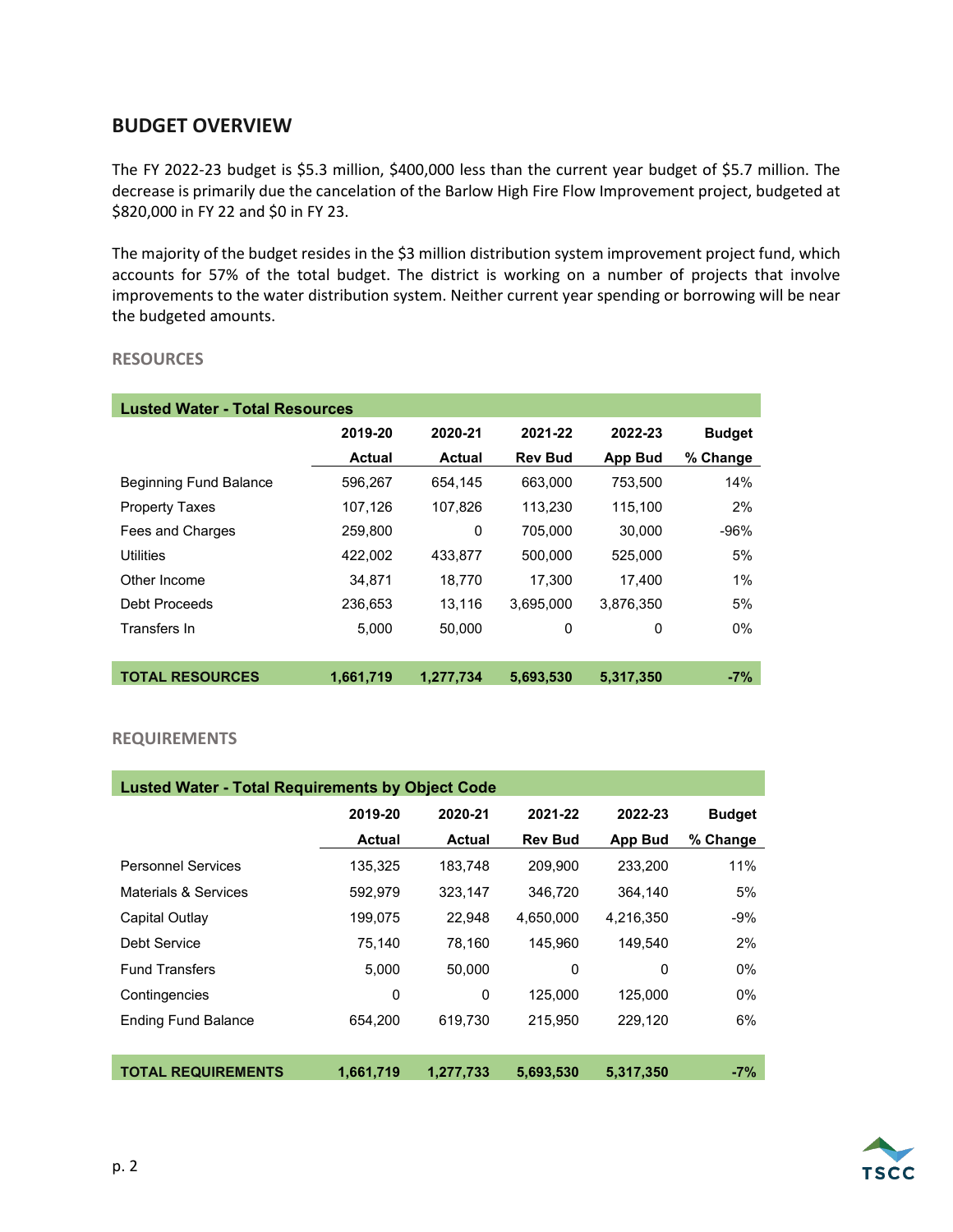## **GENERAL FUND**



The General Fund is used to account for all costs except specific capital projects. The General Fund makes up 18% of the total budget. This fund has increased from the current year by 6% to \$981,900.

The primary increase in revenue is in water sales and fees, an increase of 5%. The rates charged by the district have increased every year for the last several years and are rising again in the upcoming year, this time by 6%. Rate increases are to fund the planned pipeline replacement and water supply development projects, as well as to keep pace with rising inflation. The Board will hold a hearing and vote on the rate increase in July 2022.



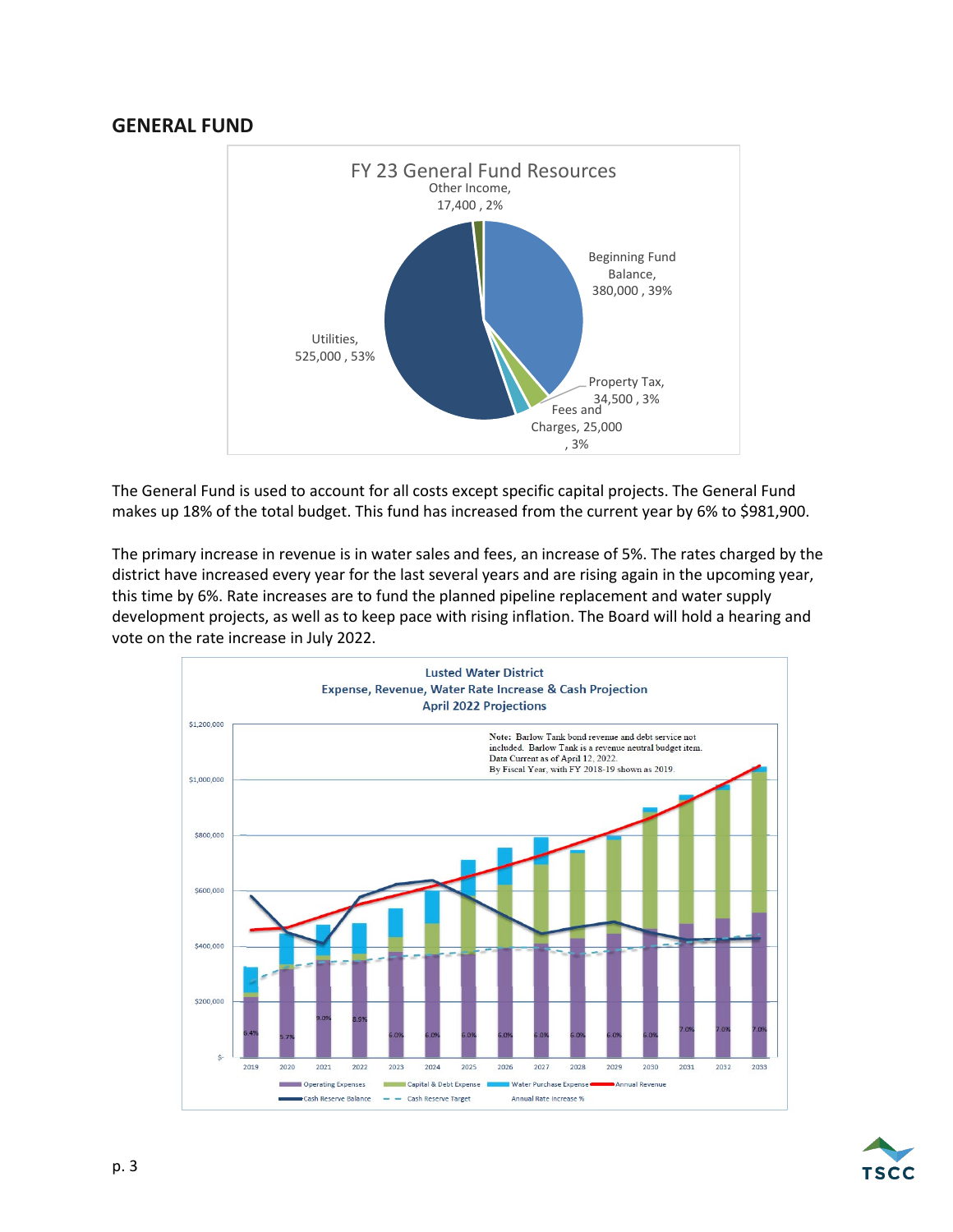Water sales are 87% of General Fund revenues. Six percent or \$34,500 of the district's revenue comes from property taxes and they receive \$15,000 from an AT&T lease agreement for the antennae installed on the Barlow tower.



The major expenditure categories are **personnel services** (\$233,200), and **materials and services (M&S)**, with the largest M&S expenses being water purchases (\$120,000), and maintenance and repair (\$100,000). **Contingency** and **ending fund balance** total just over 30% of all requirements.

All personnel services costs are recorded in the General Fund and include salaries for four part-time positions:

- Superintendent
- General Manager
- Capital Projects Manager (temporary)
- Office Manager
- Utility Worker

Allocated expenditures increased by 6%, with the majority of the cost increase happening in **personnel services**, which totals \$233,200. This is in part due to \$19,000 budgeted for employee insurance benefits, which would make the FY 23 budget the first one to include a full year of these expenses (a small amount was included in FY 22, but the board has not yet decided to fund these benefits so it has not been spent).

**Materials & services** at \$339,140 sees only minor changes from prior years, with regulatory compliance and water testing with one of the largest year over year increase (from \$7,500 to \$12,500). This is in anticipation of increased testing required to meet federal requirements. Water purchases from the City of Portland are budgeted to increase by 5%.

**Debt service** is \$71,000 to repay the state SRF loan, but they will only need to pay this if they borrow money against this loan (similar to a line of credit).

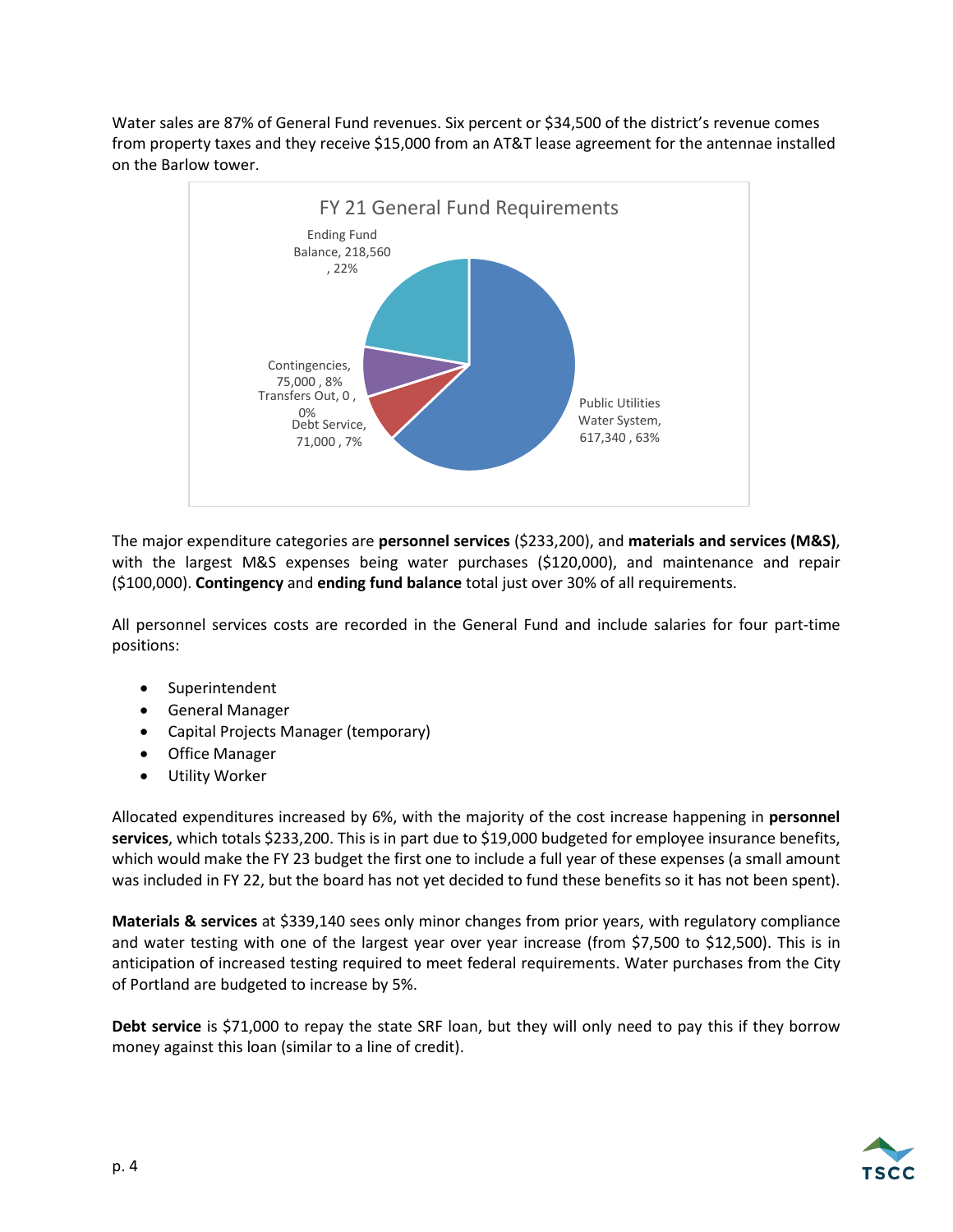## **OTHER FUNDS**

The district has five other funds in addition to the General Fund, four of which are active.

| <b>SUMMARY OF BUDGET - BY FUND</b>                      |           |           |                |                |                    |
|---------------------------------------------------------|-----------|-----------|----------------|----------------|--------------------|
|                                                         | 2019-20   | 2020-21   | 2021-22        | 2022-23        | <b>Budget</b><br>% |
|                                                         | Actual    | Actual    | <b>Rev Bud</b> | <b>App Bud</b> | Change             |
| General Fund                                            | 737,713   | 786,022   | 925.800        | 981.900        | 6%                 |
| <b>GO Debt Service Fund</b>                             | 93.847    | 94.243    | 92.730         | 89.100         | $-4%$              |
| Water System Imp Fund                                   | 338,376   | 146.965   | 500.000        | 471.350        | $-6%$              |
| <b>Distribution Imp Project</b>                         | 241,753   | 64.124    | 3.105.000      | 3.025.000      | $-3%$              |
| Groundwater Supply Project<br>Barlow High Fire Flow Imp | 0         | 0         | 250,000        | 750.000        | 200%               |
| Project                                                 | 250.030   | 186.380   | 820,000        | 0              | $-100%$            |
| <b>GRAND TOTAL ALL FUNDS</b>                            | 1.661.719 | 1.277.734 | 5.693.530      | 5.317.350      | $-7%$              |

Nearly all funds are in some way working towards converting the system to well water. The district anticipates the City of Portland will increase water purchase rates at the end of the district's 20 year contract with the city that expires in 2026. Therefore, the board is exploring options for either system conversion or potentially buying water from the City of Gresham/Rockwood Water People's Utility District (rather than the City of Portland as they currently do). The City of Gresham is expanding their network and once complete, the new water system will be able to produce over 30 million gallons per day to meet future demand (completion expected by 2026).

Four of the following funds record capital projects that are directly or indirectly influenced by preparing for obtaining a ground water well system. The General Obligation Debt Service Fund records property taxes for payment of the water tank debt.

#### **WATER SYSTEM IMPROVEMENT FUND - \$471,350**

For small and medium capital projects. The primary activity in this fund is to purchase, clean-up and acquire property easement for the new ground water well. Funded by loan proceeds from the Oregon Business Development Department (OBDD), this fund also includes pump station improvements and renovations to the 30-year-old station; brownfield remediation, Coons Pump Station flow path modification; and easements for the pipeline replacement project. The district is actively working on this project and plans to have the initial clean up done in the beginning months of the upcoming fiscal year. No major budgetary change in this fund, it is budgeted at the similar levels each year to allow the board flexibility to tackle any small projects that come up through the year. They do not anticipate spending all of these dollars each year.

#### **DISTRIBUTION IMPROVEMENT PROJECT FUND - \$3.03 million**

This fund is financed by a \$3 million from an OPDD (Oregon Business Development Department) loan. Expenditures are paid by the state as they are incurred. Funds will be used for the replacement of approximately two miles of severely corroded pipe. The cost of the entire project is included in the FY 23 budget – it was originally budgeted in FY 21-22 but supply chain challenges have delayed some progress

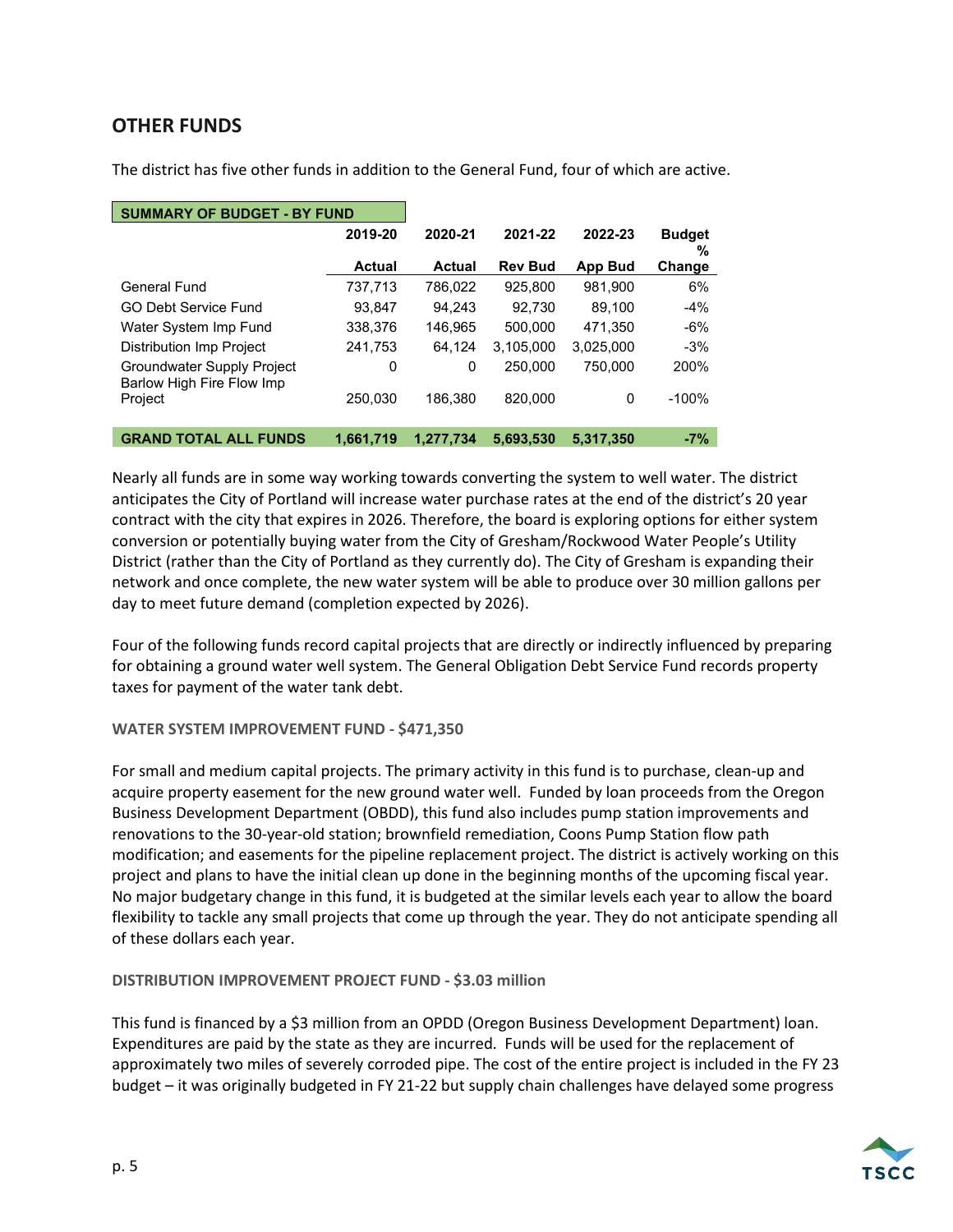on the project. The district does not anticipate spending the full amount of the project, actual expenditures are expected to be closer to \$1 million.

**GROUNDWATER SUPPLY PROJECT FUND - \$750,000**

The Groundwater Supply Project Fund is supported entirely by OBDD loan proceeds. These funds will be used for engineering support and the development of a groundwater well. The land has been purchased and the district is halfway through the permitting process. Fund resources increased by \$500,000 to \$750,000 for the upcoming budget year.

**GENERAL OBLIGATION DEBT SERVICE FUND (Barlow Tank Debt Service Fund) – \$89,100**

This fund is supported entirely by from property taxes and is used to pay G.O. debt service. No major changes in FY 23 to this fund.

**BARLOW HIGH FIRE FLOW IMPROVEMENT PROJECT FUND - \$0**

The Barlow High School Fire Flow Improvement Project Fund was developed when Barlow High School was remodeled and required to increase their flow capacity for fire protection. The school district had contracted with Lusted Water to upgrade the station and accomplish increased flow but later chose to discontinue the project. This fund was closed in FY 2022 by board resolution.

## **DEBT STATUS**

The voters approved a \$900,000 General Obligation Bond Measure on May 19, 2009 to replace an aging water storage tank and the district residents have been paying between \$75,000 and \$80,000 annually for debt service.

| <b>Lusted Water</b> | $6 - 30 - 18$ | $6 - 30 - 19$ | $6 - 30 - 20$ | 6-30-21 est. |
|---------------------|---------------|---------------|---------------|--------------|
| Debt Outstanding    | \$690,000     | \$650,000     | \$605,000     | \$555,000    |

## **BUDGET/STRATEGIC PLAN ALIGNMENT**

The budget aligns with the overall goal of providing water services to the district.

## **HIGHLIGHTS**

- The total FY 2022-23 budget is \$5.3 million, a 7% decrease from FY 22. The decrease is primarily due the cancelation of the Barlow High Fire Flow Improvement project.
- The district is investing in projects to support a new groundwater well and over half of the budget is money to fund work related to this aim. It is not anticipated that all budgeted work will be completed in this fiscal year.
- The district is budgeting for a 6% increase in water rates, to be voted on in July 2022 by the board.

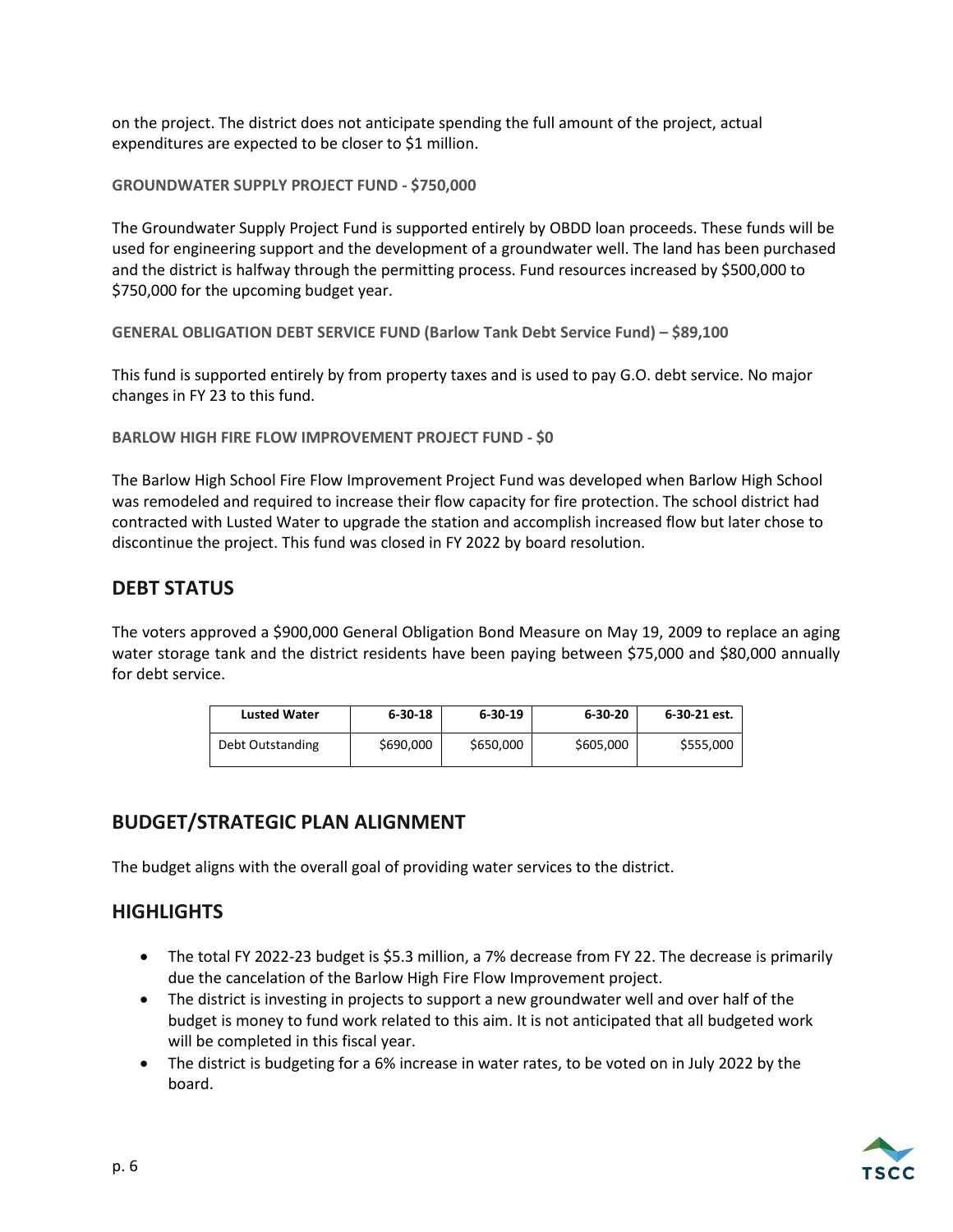## **BUDGET PROCESS & COMPLIANCE**

| <b>Yes</b> | No | <b>Compliance Issue</b>                                                    |
|------------|----|----------------------------------------------------------------------------|
| X          |    | Did the district meet publication requirements?                            |
| X          |    | Do resources equal requirements in every fund?                             |
| X          |    | Does the G.O. Debt Service Fund show only principal and interest payments? |
| X          |    | Are contingencies shown only in operating funds?                           |
| X          |    | Did the budget committee approve the budget?                               |
| X          |    | Did the budget committee set the levy?                                     |
| X          |    | Does the audit show the district was in compliance with budget law?        |

#### **LOCAL BUDGET LAW COMPLIANCE**

The FY 2022-23 Budget is in substantial compliance with local budget law. Estimates were judged to be reasonable for the purpose shown.

The audit report for FY 2020-21 notes no exceptions.

#### **CERTIFICATION LETTER RECOMMENDATIONS & OBJECTIONS**

TSCC staff notes no deficiencies in the district's FY 2022-23 budget development process.

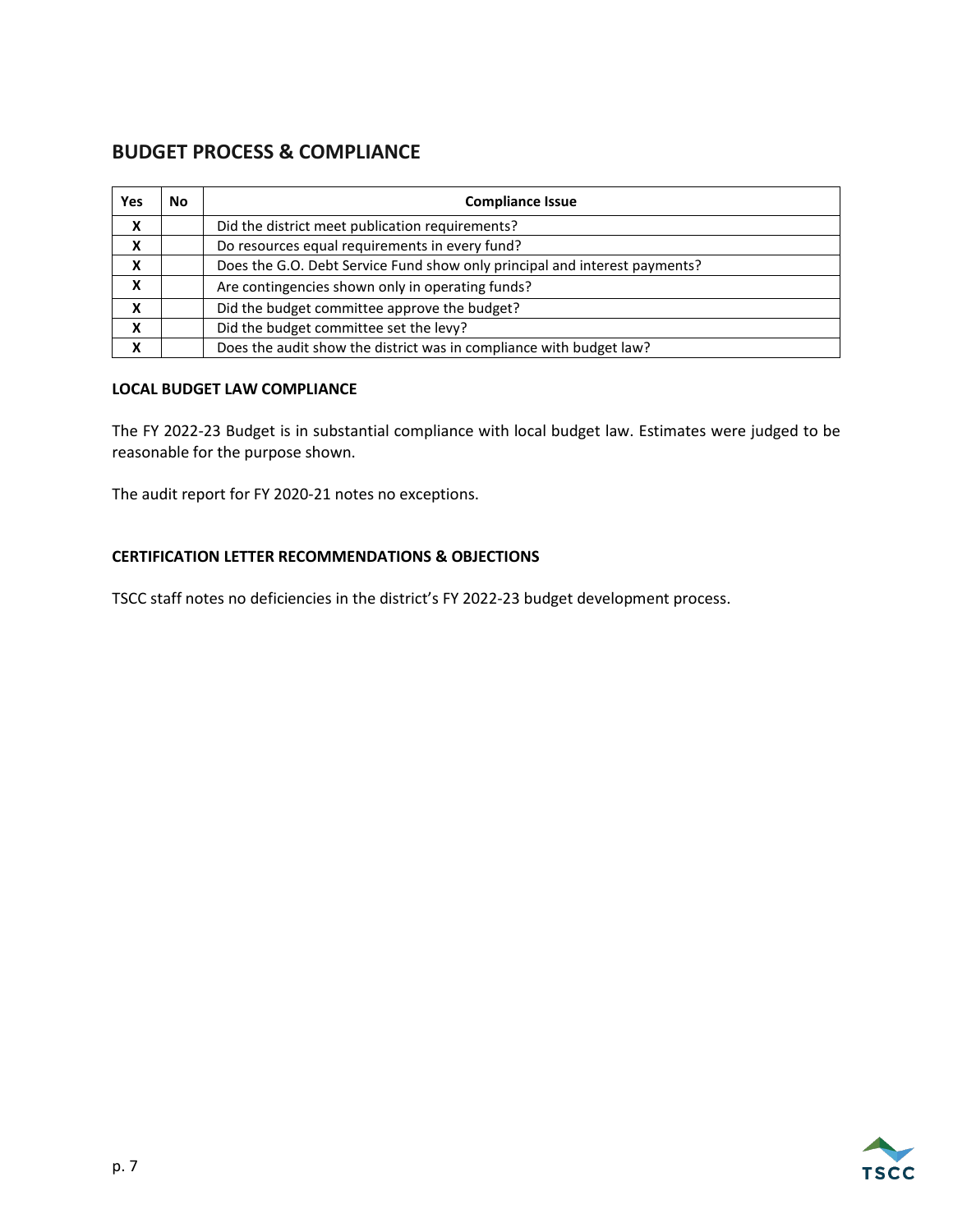# **Lusted Water District**

**Approved Budget Summary Sheet**

|                                    | 2019-20<br><b>Actual</b> | 2020-21<br><b>Actual</b> | 2021-22<br><b>Rev Bud</b> | 2022-23<br><b>App Bud</b> | <b>Budget</b><br>% Change |
|------------------------------------|--------------------------|--------------------------|---------------------------|---------------------------|---------------------------|
|                                    |                          |                          |                           |                           |                           |
| <b>SUMMARY OF ALL FUNDS</b>        |                          |                          |                           |                           |                           |
| <b>Property Tax Breakdown:</b>     |                          |                          |                           |                           |                           |
| Permanent Rate Property Taxes      | 32,059                   | 32,290                   | 33,000                    | 34,000                    | 3%                        |
| <b>GO Debt Property Taxes</b>      | 75,067                   | 75,536                   | 79,730                    | 80,600                    | $1\%$                     |
| Prior Years Property Taxes         | 0                        | 0                        | 500                       | 500                       | 0%                        |
| <b>Total Property Taxes</b>        | 107,126                  | 107,826                  | 113,230                   | 115,100                   | 2%                        |
| <b>Resources:</b>                  |                          |                          |                           |                           |                           |
| <b>Beginning Fund Balance</b>      | 596,267                  | 654,145                  | 663,000                   | 753,500                   | 14%                       |
| <b>Property Taxes</b>              | 107,126                  | 107,826                  | 113,230                   | 115,100                   | 2%                        |
| Fees and Charges                   | 259,800                  | 0                        | 705,000                   | 30,000                    | $-96%$                    |
| <b>Utilities</b>                   | 422,002                  | 433,877                  | 500,000                   | 525,000                   | 5%                        |
| Other Income                       | 34,871                   | 18,770                   | 17,300                    | 17,400                    | 1%                        |
| Debt Proceeds                      | 236,653                  | 13,116                   | 3,695,000                 | 3,876,350                 | 5%                        |
| Transfers In                       | 5,000                    | 50,000                   | 0                         | 0                         | 0%                        |
| <b>TOTAL RESOURCES</b>             | 1,661,719                | 1,277,734                | 5,693,530                 | 5,317,350                 | $-7%$                     |
|                                    |                          |                          |                           |                           |                           |
| <b>Requirements by Function:</b>   |                          |                          |                           |                           |                           |
| Public Utilities Water System      | 927,379                  | 529,843                  | 5,206,620                 | 4,813,690                 | $-8%$                     |
| Debt Service                       | 75,140                   | 78,160                   | 145,960                   | 149,540                   | 2%                        |
| <b>Transfers Out</b>               | 5,000                    | 50,000                   | $\mathbf 0$               | 0                         | $0\%$                     |
| Contingencies                      | 0                        | $\mathbf 0$              | 125,000                   | 125,000                   | 0%                        |
| <b>Ending Fund Balance</b>         | 654,200                  | 619,730                  | 215,950                   | 229,120                   | 6%                        |
| <b>TOTAL REQUIREMENTS</b>          | 1,661,719                | 1,277,733                | 5,693,530                 | 5,317,350                 | $-7%$                     |
| <b>Requirements by Object:</b>     |                          |                          |                           |                           |                           |
| <b>Personnel Services</b>          | 135,325                  | 183,748                  | 209,900                   | 233,200                   | 11%                       |
| <b>Materials &amp; Services</b>    | 592,979                  | 323,147                  | 346,720                   | 364,140                   | 5%                        |
| <b>Capital Outlay</b>              | 199,075                  | 22,948                   | 4,650,000                 | 4,216,350                 | $-9%$                     |
| Debt Service                       | 75,140                   | 78,160                   | 145,960                   | 149,540                   | 2%                        |
| <b>Fund Transfers</b>              | 5,000                    | 50,000                   | 0                         | 0                         | $0\%$                     |
| Contingencies                      | 0                        | 0                        | 125,000                   | 125,000                   | $0\%$                     |
| <b>Ending Fund Balance</b>         | 654,200                  | 619,730                  | 215,950                   | 229,120                   | 6%                        |
| <b>TOTAL REQUIREMENTS</b>          | 1,661,719                | 1,277,733                | 5,693,530                 | 5,317,350                 | $-7%$                     |
|                                    |                          |                          |                           |                           |                           |
| <b>SUMMARY OF BUDGET - BY FUND</b> |                          |                          |                           |                           |                           |
| General Fund                       | 737,713                  | 786,022                  | 925,800                   | 981,900                   | 6%                        |
| GO Debt Service Fund               | 93,847                   | 94,243                   | 92,730                    | 89,100                    | $-4%$                     |